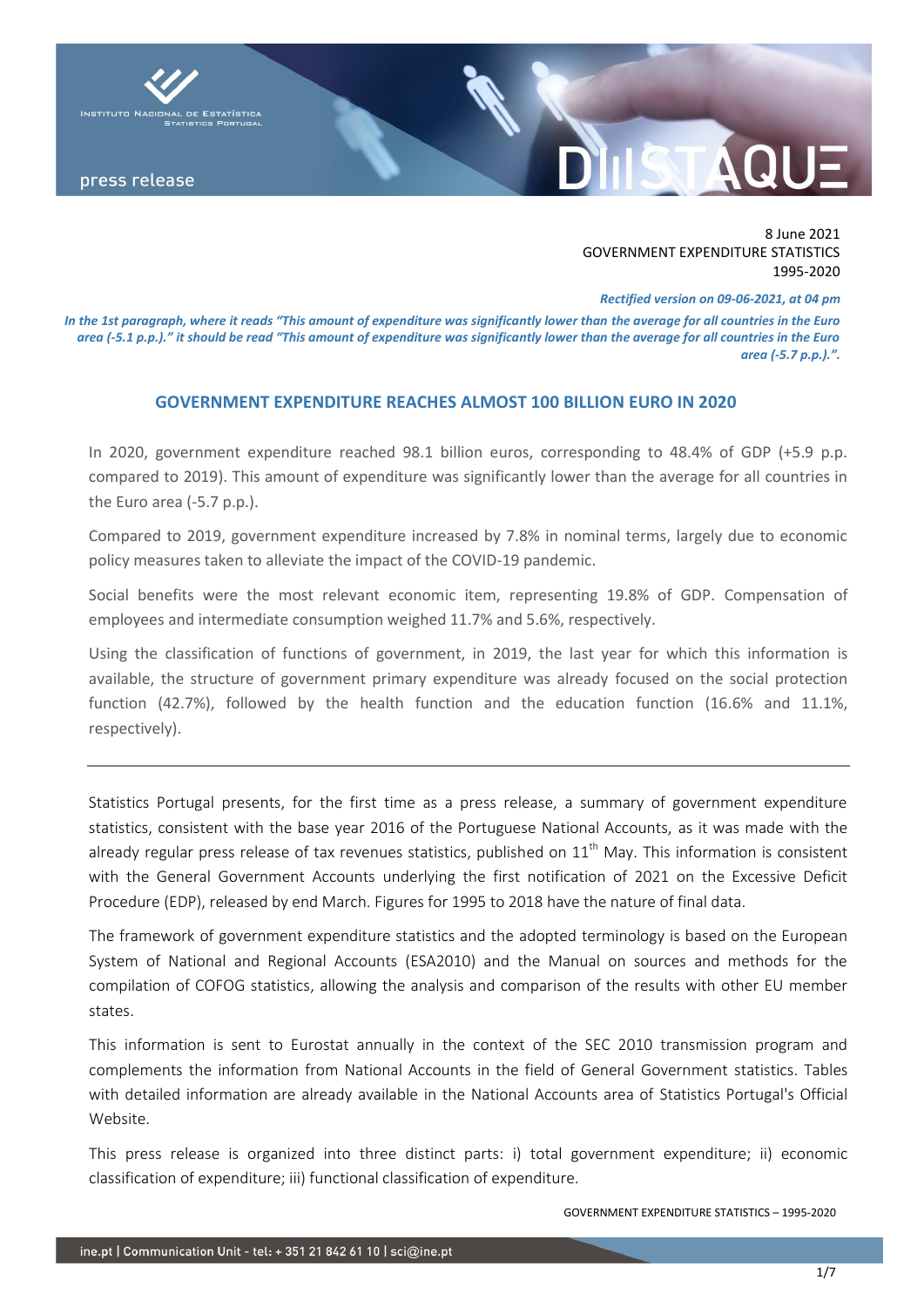

#### Total government expenditure

In 2020, the nominal value of government expenditure reached 98.1 billion euro (48.4% of GDP and 5.9 p.p. more than in 2019), representing an increase of 7.8% compared to the previous year.

This increase put a stop in the reduction of this indicator started in 2018 and had brought the share of government expenditure in GDP, in 2019, close to that registered in 1999 (42.6%), the year of the introduction of the euro. In the 20 years that followed, the weight of public expenditure in GDP stood, on average, at 46.5%.

As a result of the economic policy measures taken in 2020 to lessen the impact of the COVID-19 pandemic, expenditure on subsidies, current transfers and capital transfers increased by 4.7 billion euro, compared to the previous year (change of +58.9%).

It should also be noted that investment rose 16.3% (+633 million euro compared to 2019) and property income (which mainly corresponds to interest paid) decreased 546 million euro (-8.6%).

With the exception for a brief period between 2010 and 2014, the share of government expenditure of countries that adopted the Euro in their GDP was always higher than the value of this indicator for Portugal.

In 2020, the share of government expenditure in relation to GDP was 48.4% in Portugal, 5.7 percentage points lower than the value for the Euro area average.



Figure 1. Government expenditure, in Portugal and Euro area, between 1995 and 2020 (% of GDP) **% of GDP**

Fonte: Statistics Portugal, National Accounts; Eurostat

GOVERNMENT EXPENDITURE STATISTICS – 1995-2020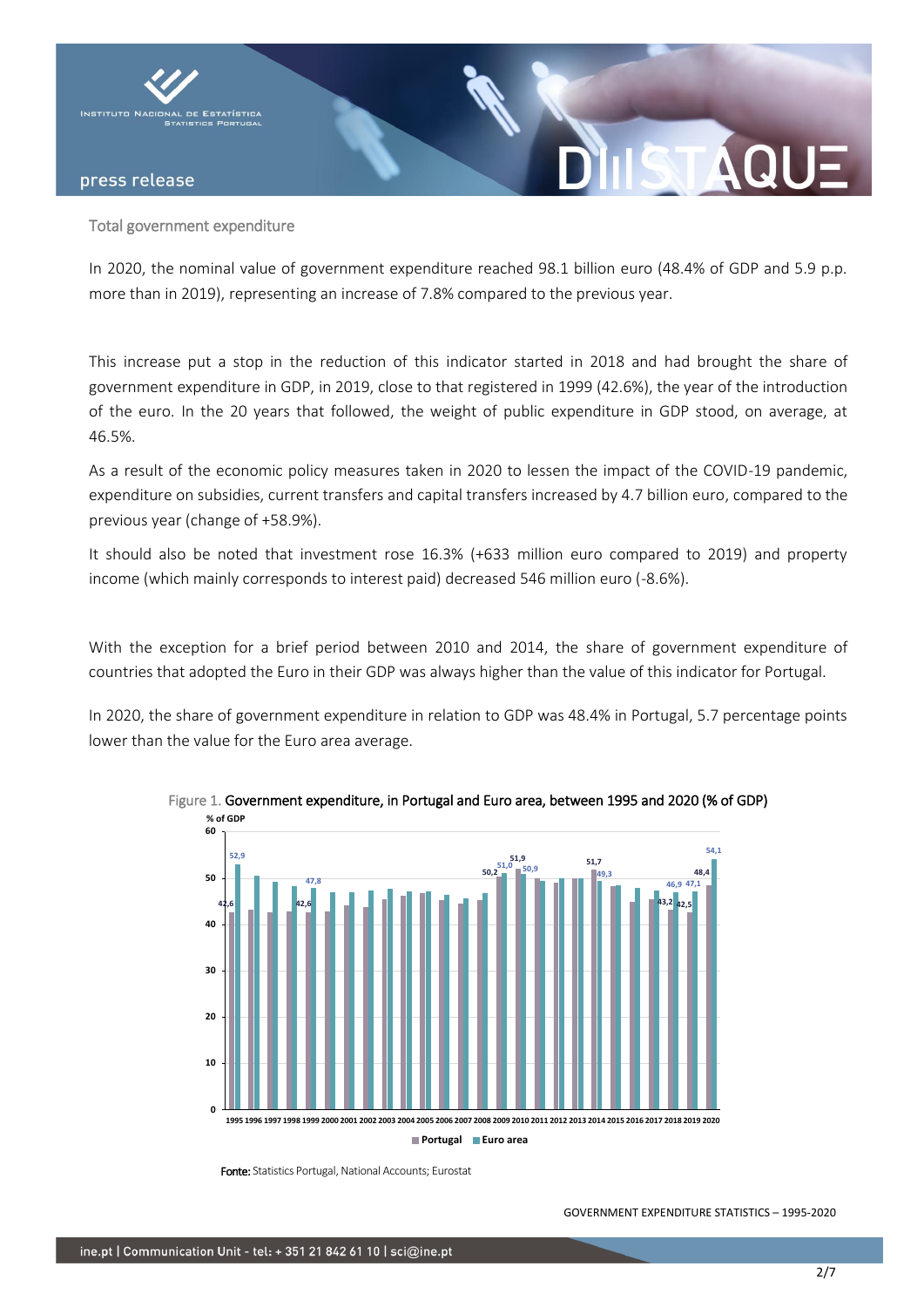

Economic classification of expenditure

Considering the economic classification of government expenditure, the two most important expenditure items are social benefits and compensation of employees. In 2020, they represented 19.8% and 11.7% of GDP, respectively.

Regarding social benefits, between 1999 and 2020, they grew, on average, 4.7% per year, with pensions, which in 2020 accounted for almost three quarters of expenditure on social benefits, growing by 5.8% per year. It should be noted that, in the same period, the average annual nominal growth of GDP was only 2.5%.

In the same period, compensation of employees, grew 1.9% per year. However, this evolution was even more irregular than that of social benefits. From 1999 to 2010, expenditure on compensation of employees reached an average of 4% per year. From 2011, with the Economic and Financial Assistance Program, put into practice because of the financial crisis that the country went through, measures were adopted to reduce wages and suspend vacation pay and Christmas holiday pay, which led to a decrease in compensation of employees (- 8.1% between 2010 and 2011 and -13% between 2011 and 2012). Since 2014, compensation of employees increased by 2.5% on an annual average. In 2020, the value of compensation of employees reached 23.7 billion euros, a figure still down by around 830 million euros compared to the maximum reached in 2010.

As for intermediate consumption, in 2020, its value reached 11.3 billion euros, representing 5.6% of GDP. Compared to 1999, the average annual growth rate was 3.7%.

Regarding investment, it represented 2.2% of GDP, reaching 4.5 billion euros in 2020. In the period from 1999 to 2020, the annual average rate of change was -1.3%. A note for the peak registered in 2010, which is largely associated to the acquisition of submarines and the recording of the underlying assets of some public-private partnerships on roads, which in SEC2010 are considered investment of General Government.

In the period from 2011 to 2014, there were negative changes in this item in all years, having reached in 2011 the most negative rate of change (-36.4%). From 2015 onwards, developments have been relatively irregular, reaching the lowest level in 2016 as a percentage of GDP (see Figure 3). In 2020, government expenditure on investment increased by 16.3%, compared to the previous year.

Comparing with the Euro area, Portugal has a greater share, in relation to GDP, in expenditure on compensation of employees (11.7% vs. 10.7% in the Euro area) and in property income (2.9% vs. 1.5%). Regarding expenditure on social benefits, intermediate consumption and investment, the average for the group of countries in the Euro area register greater shares than Portugal.

STA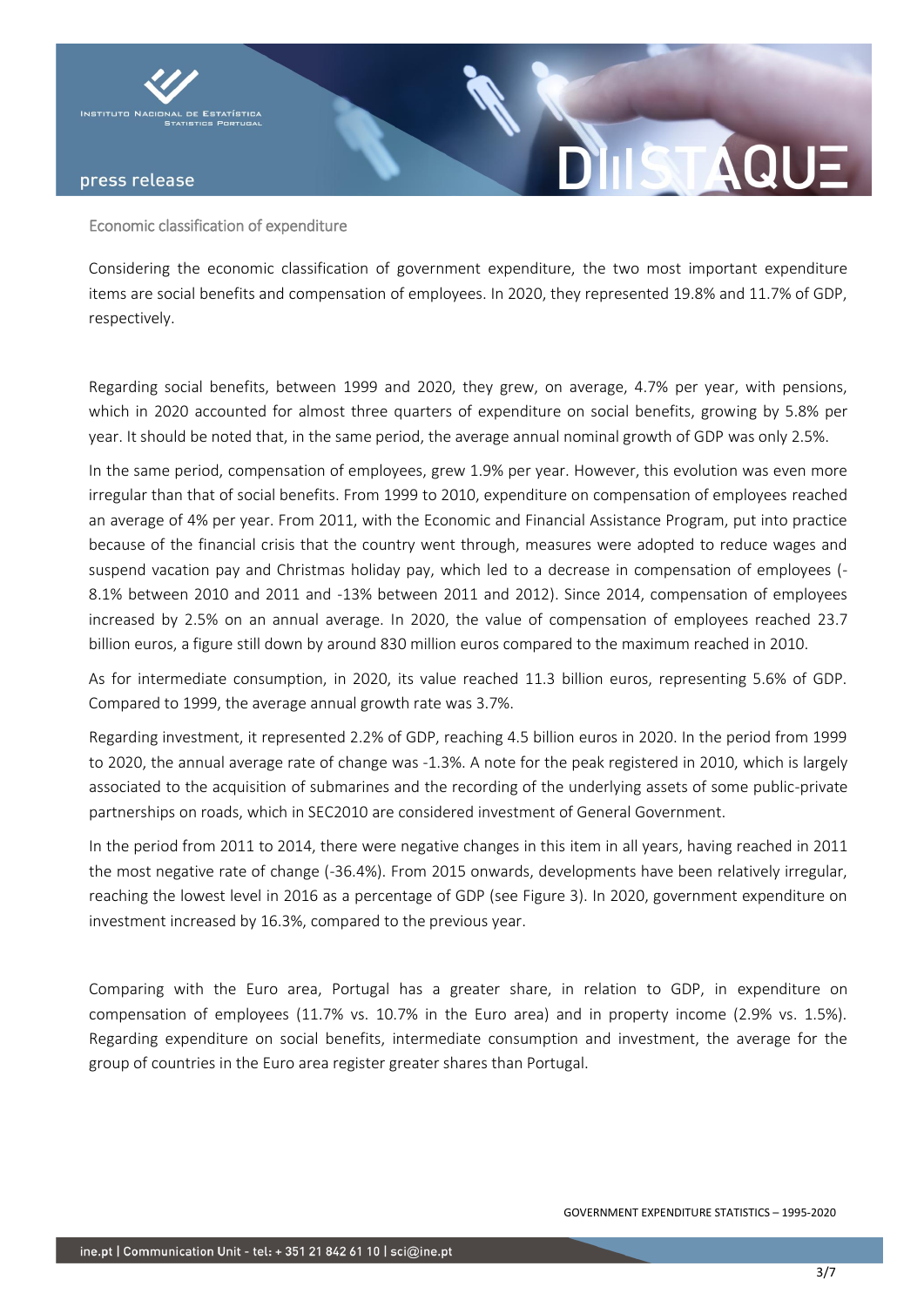

Figure 2. Share of government expenditure items, in Portugal and Euro area, in 2020 (% of GDP)



Fonte: Statistics Portugal, National Accounts; Eurostat



Figure 3. Government expenditure items, in Portugal, between 1995 and 2020 (% of GDP)

Fonte: Statistics Portugal, National Accounts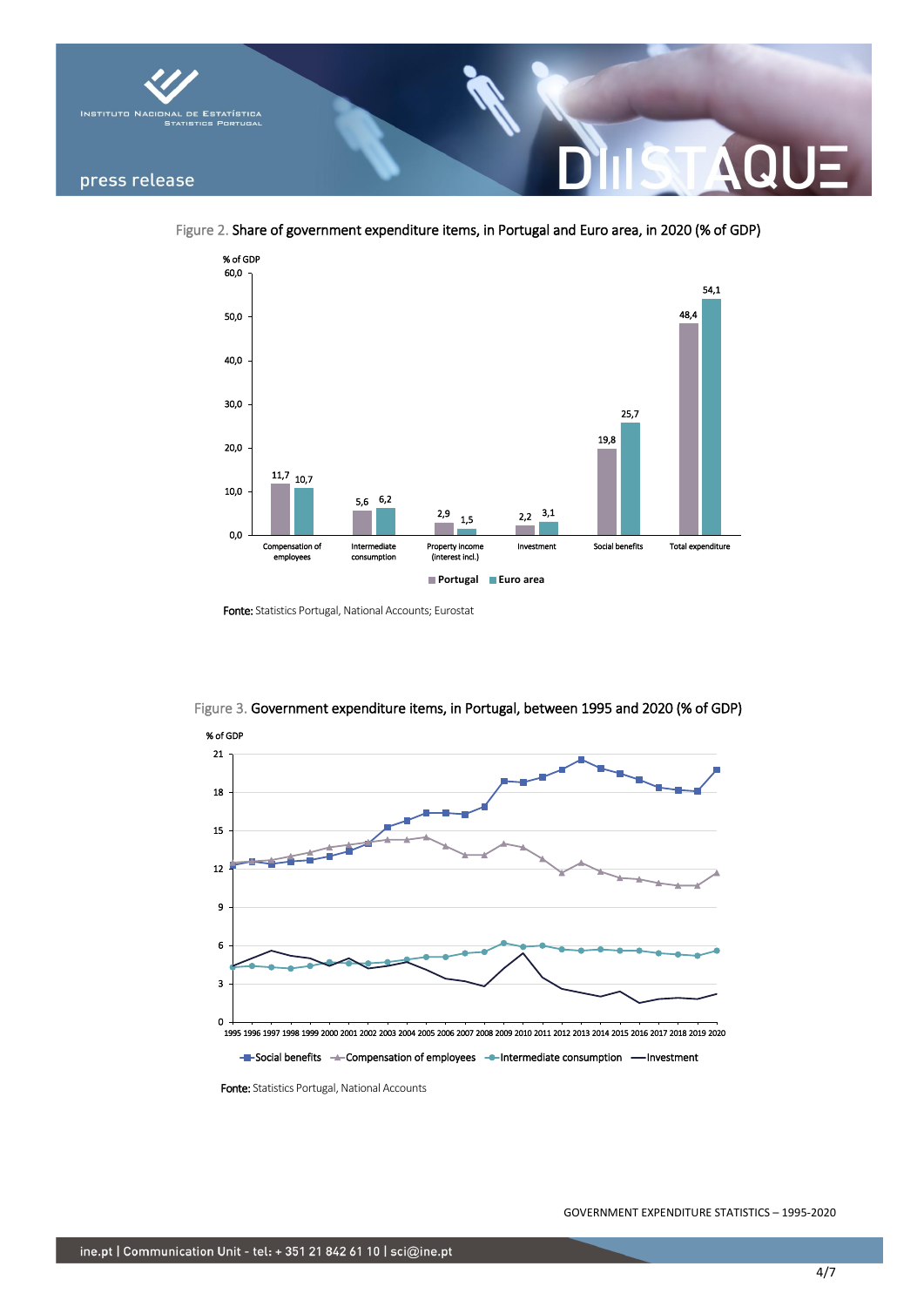

#### Functional classification of expenditure

In addition to economic classification, government expenditure can also be classified by functions. The functional classification adopted here is that recommended by ESA 2010. This classification complements the economic classification by providing information on the purposes of government expenditure, thus broadening the analytical framework for assessing its quality. Currently, 2019 is the last year in which this information is available.

The main function of government expenditure has been social protection, far from the others considered in this classification (COFOG). In 2019, its weight in GDP was 16.9%. This was followed by general public services function (which includes interest paid) with a value of 6.7% of GDP. The health function and the education function registered values of 6.6% and 4.4%, respectively. Finally, expenditure on economic affairs registered a value of 3.6%, with expenditure on defence and public order and safety reaching 2.5% of GDP.



Figure 4. Government expenditure main functions, in Portugal, between 1995 and 2019 (% of GDP)

Fonte: Statistics Portugal, National Accounts

Analysing the evolution of expenditure by function, there is a continued increase in the share in GDP of the function in social protection until 2013 (where it reaches a maximum value of 19.4% of GDP), decreasing from 2014 onwards. This decrease is partially explained by the evolution of the unemployment benefits, having been paid around 2.8 billion euros in that year. This amount was around 1.3 billion euros by 2019.

There were also decreases in the share in GDP in health and education functions, from 2009 and 2010 onwards, respectively, although the share of health expenditure in GDP has increased again since 2017.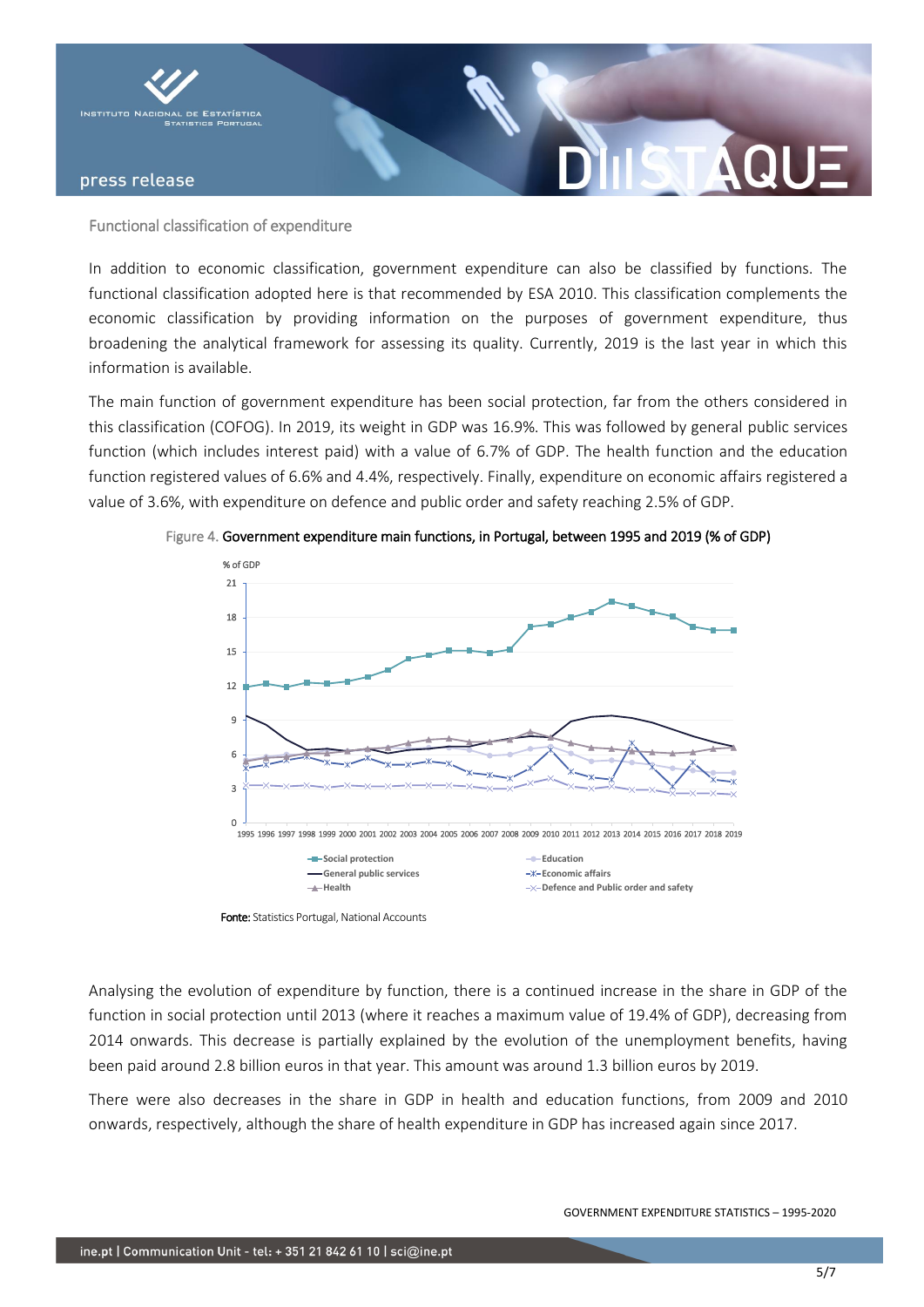

With regard to expenditure on economic functions, there were occasional increases in 2010, mainly due to the classification as public investment of the assets included in some public-private partnerships on roads; in 2014, as a result of capital injections in Novo Banco (4.9 billion euros) and in Carris and STCP – main Lisbon an Oporto public road transport corporations (1.2 billion euros); and in 2017, related to the capital injection in Caixa Geral de Depósitos (3.9 billion euros).

Comparing the structure of public expenditure by functions with the Euro Area, in 2019, Portugal showed a higher share of expenditure in the functions of education, public order and safety and general public services (which includes interest paid). On the other hand, the group of countries in the Euro area presented greater share in the functions of social protection, economic affairs and defence. Health expenditures had a very similar share, both in Portugal and in the Euro area.



Figure 5. Government expenditure by functions, in Portugal and in the Euro area, in 2019

Fonte: Statistics Portugal, National Accounts; Eurostat

Making the same analysis for 1999, the profile changes slightly, with Portugal presenting a greater share of expenditure in the functions of education, health, economic affairs, defence and public order and safety. In the Euro Area, there were higher percentages in the functions of social protection and general public services.

Between the two periods, Portugal managed to reduce the difference for the Euro Area, in the share of expenditure on social protection (from -10.7 pp to -2.4 pp), but in turn, the Euro area increased its share of expenditure on education and health, having even surpassed the weight of expenditure on economic affairs and defence.